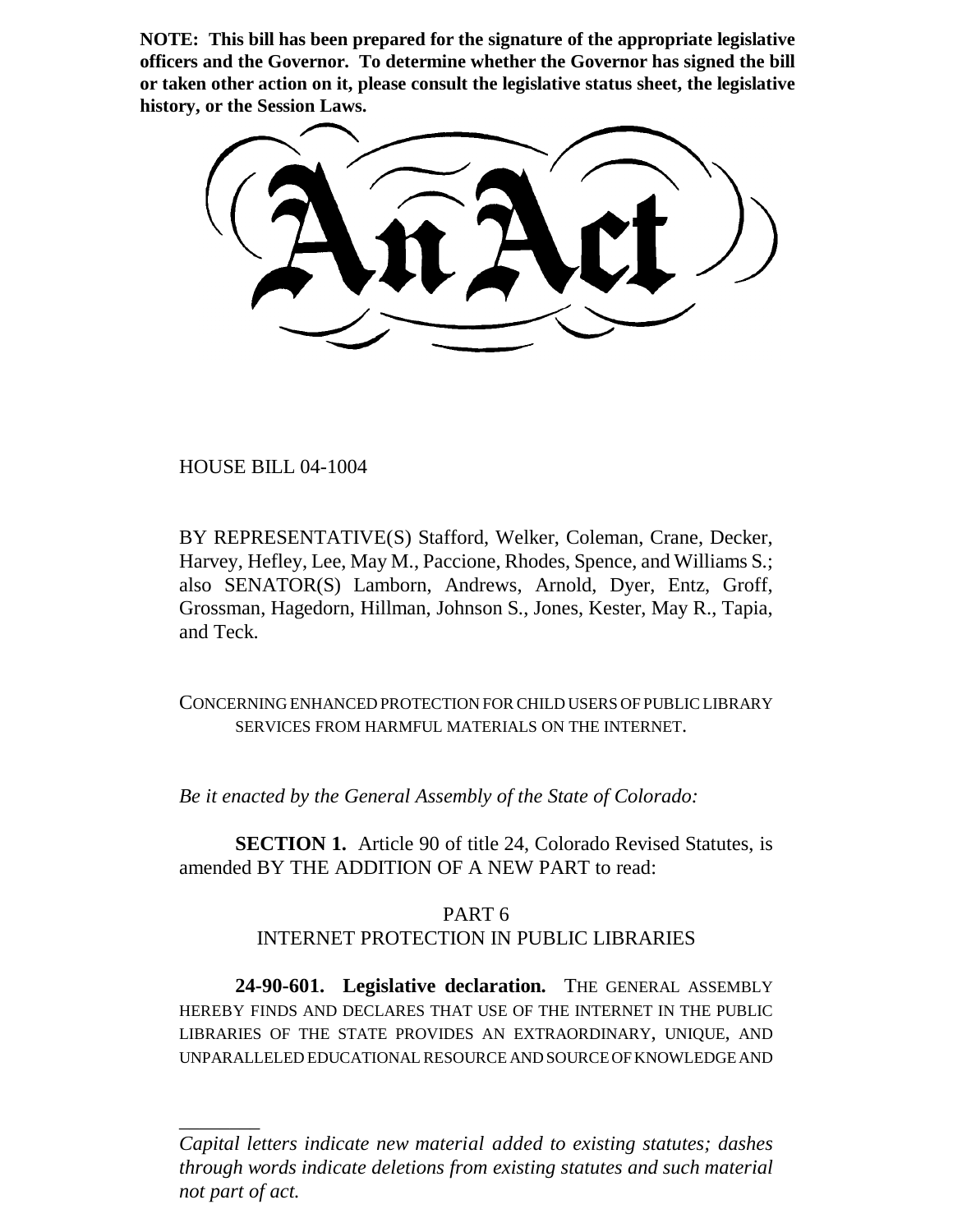INFORMATION. THE GENERAL ASSEMBLY FURTHER FINDS AND DECLARES THAT REASONABLE MEASURES MUST BE ADOPTED AND IMPLEMENTED TO PROTECT THE CHILDREN WHO USE SUCH INTERNET SERVICES IN PUBLIC LIBRARIES FROM ACCESS TO MATERIAL THAT IS HARMFUL TO THEIR BENEFICIAL DEVELOPMENT AS RESPONSIBLE ADULTS AND CITIZENS. IT IS THE INTENT OF THE GENERAL ASSEMBLY BY ENACTING THIS PART 6 THAT PUBLIC LIBRARIES BE REQUIRED TO ADOPT AND ENFORCE REASONABLE POLICIES OF INTERNET SAFETY THAT ARE CONSISTENT WITH THE FEDERAL "CHILDREN'S INTERNET PROTECTION ACT", AS AMENDED, (P.L. NO. 106-554), AND THAT WILL PROTECT CHILDREN FROM ACCESS TO HARMFUL MATERIAL WITHOUT COMPROMISING RESPONSIBLE ADULT USE OF INTERNET SERVICES IN SUCH LIBRARIES.

**24-90-602. Definitions.** AS USED IN THIS PART 6, UNLESS THE CONTEXT OTHERWISE REQUIRES:

(1) "ACCESS TO THE INTERNET" MEANS, WITH REFERENCE TO A PARTICULAR COMPUTER, THAT THE COMPUTER IS EQUIPPED WITH A MODEM OR IS CONNECTED TO A COMPUTER NETWORK THAT PROVIDES ACCESS TO THE INTERNET.

(2) "COMPUTER" INCLUDES ANY HARDWARE, SOFTWARE, OR OTHER TECHNOLOGY ATTACHED OR CONNECTED TO, INSTALLED IN, OR OTHERWISE USED IN CONNECTION WITH A COMPUTER.

(3) "HARMFUL TO MINORS" MEANS ANY PICTURE, IMAGE, GRAPHIC IMAGE FILE, OR OTHER VISUAL DEPICTION THAT:

(a) TAKEN AS A WHOLE AND WITH RESPECT TO MINORS, APPEALS TO A PRURIENT INTEREST IN NUDITY, SEX, OR EXCRETION;

(b) DEPICTS, DESCRIBES, OR REPRESENTS, IN A PATENTLY OFFENSIVE WAY WITH RESPECT TO WHAT IS SUITABLE FOR MINORS, AN ACTUAL OR SIMULATED SEXUAL ACT OR SEXUAL CONTACT, AN ACTUAL OR SIMULATED NORMAL OR PERVERTED SEXUAL ACT, OR A LEWD EXHIBITION OF THE GENITALS; AND

(c) TAKEN AS A WHOLE, LACKS SERIOUS LITERARY, ARTISTIC, POLITICAL, OR SCIENTIFIC VALUE AS TO MINORS.

(4) "MINOR" MEANS ANY PERSON WHO HAS NOT ATTAINED THE AGE

PAGE 2-HOUSE BILL 04-1004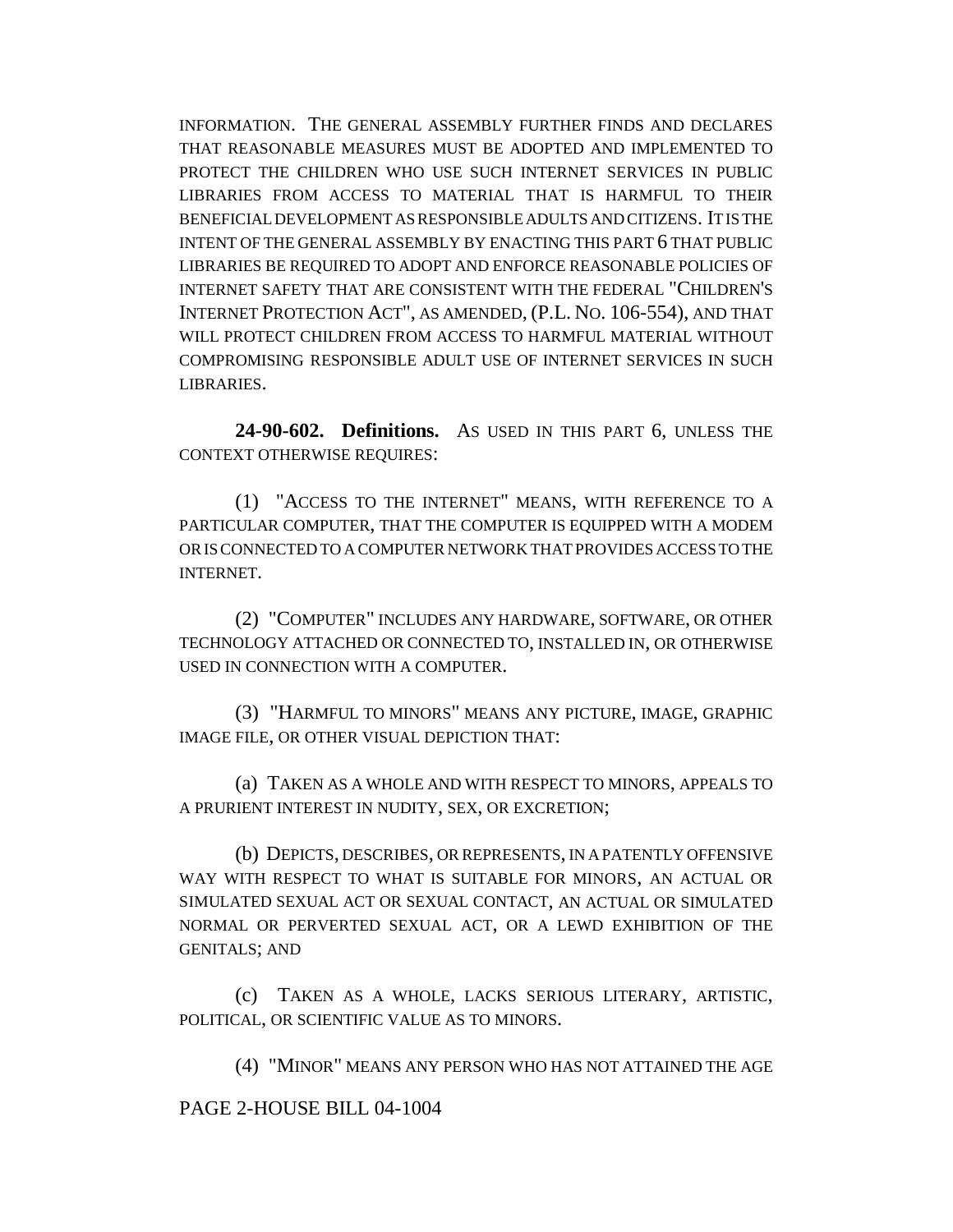OF SEVENTEEN YEARS.

(5) "PUBLIC LIBRARY" SHALL HAVE THE SAME MEANING AS SET FORTH IN SECTION 24-90-103 (13). FOR PURPOSES OF THIS PART 6, A "PUBLIC LIBRARY" SHALL BE THE EQUIVALENT OF THE LIBRARY SYSTEM ESTABLISHED AND MAINTAINED BY THE GOVERNING BODY OF A PARTICULAR LIBRARY DISTRICT OR OTHERWISE CONNECTED GROUP OF LIBRARIES AND SHALL NOT MEAN EACH SEPARATE OR INDIVIDUAL LIBRARY FACILITY ESTABLISHED AND MAINTAINED BY SUCH LIBRARY DISTRICT OR CONNECTED GROUP OF LIBRARIES.

(6) "SEXUAL ACT" OR "SEXUAL CONTACT" SHALL HAVE THE SAME MEANING AS SET FORTH IN 18 U.S.C. SEC. 2246 (2) AND (3).

(7) "TECHNOLOGY PROTECTION MEASURE" MEANS A SPECIFIC TECHNOLOGY, INCLUDING WITHOUT LIMITATION COMPUTER SOFTWARE, THAT BLOCKS OR FILTERS INTERNET ACCESS TO VISUAL DEPICTIONS THAT ARE:

(a) OBSCENE, AS DEFINED IN SECTION 18-7-101 (2), C.R.S.;

(b) CHILD PORNOGRAPHY, AS DEFINED IN 18U.S.C. SEC.2256 (8); OR

(c) HARMFUL TO MINORS; EXCEPT THAT NO TECHNOLOGY PROTECTION MEASURE MAY BLOCK SCIENTIFIC OR MEDICALLY ACCURATE INFORMATION REGARDING SEXUAL ASSAULT, SEXUAL ABUSE, INCEST, SEXUALLY TRANSMITTED DISEASES, OR REPRODUCTIVE HEALTH.

**24-90-603. Adoption and enforcement of policy of internet safety for minors including technology protection measures - public libraries.** (1) NO LATER THAN DECEMBER 31, 2004, THE GOVERNING BODY OF EACH PUBLIC LIBRARY SHALL ADOPT AND IMPLEMENT A POLICY OF INTERNET SAFETY FOR MINORS THAT INCLUDES THE OPERATION OF A TECHNOLOGY PROTECTION MEASURE FOR EACH COMPUTER OPERATED BY THE PUBLIC LIBRARY THAT ALLOWS FOR ACCESS TO THE INTERNET BY A MINOR.

(2) AFTER THE ADOPTION AND IMPLEMENTATION OF THE POLICY OF INTERNET SAFETY REQUIRED BY SUBSECTION (1) OF THIS SECTION, THE GOVERNING BODY OF EACH PUBLIC LIBRARY SHALL CONTINUE TO ENFORCE THE POLICY AND THE OPERATION OF THE TECHNOLOGY PROTECTION MEASURE FOR EACH COMPUTER OPERATED BY THE PUBLIC LIBRARY THAT ALLOWS FOR ACCESS TO THE INTERNET BY A MINOR.

PAGE 3-HOUSE BILL 04-1004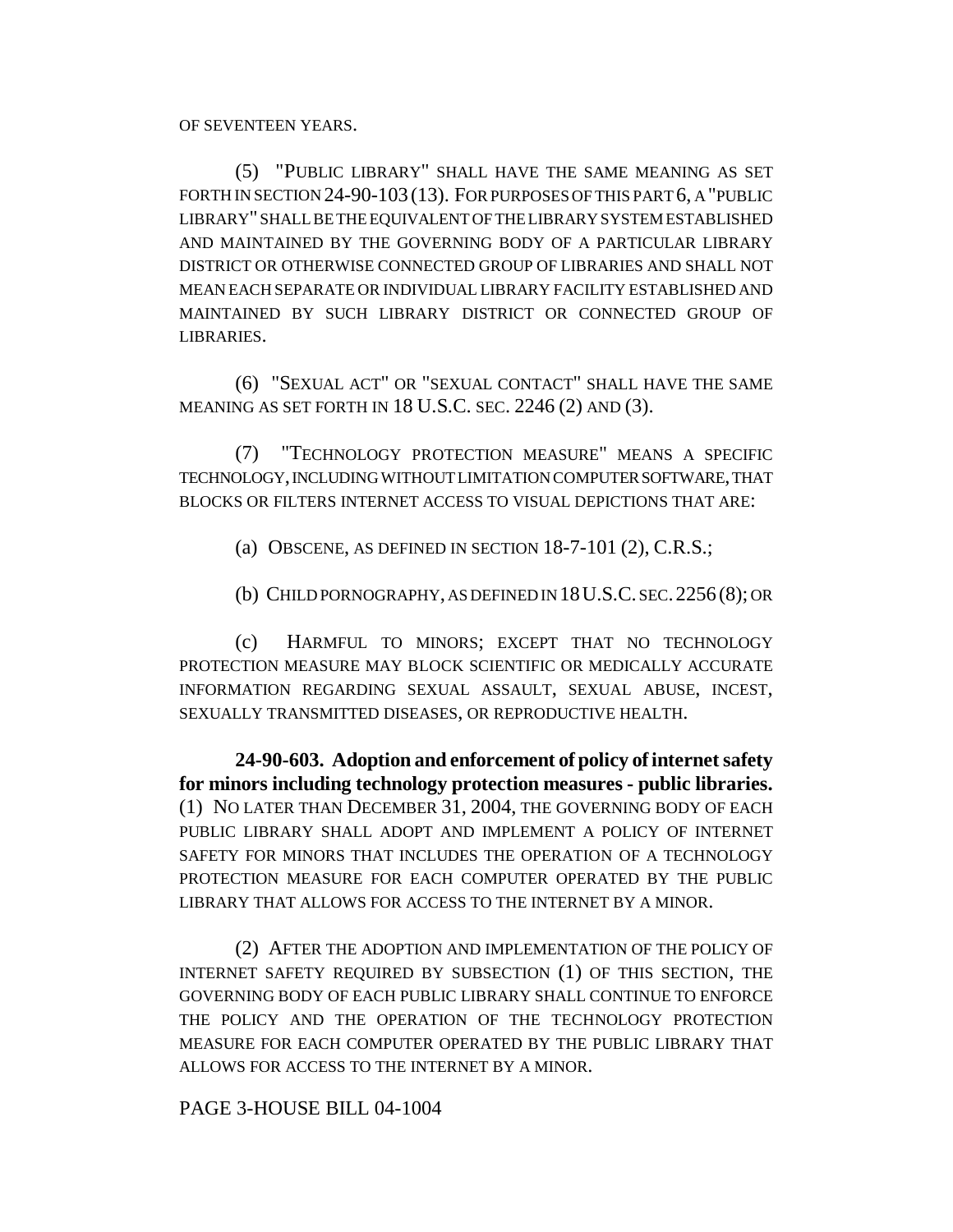**24-90-604. Temporary disabling of technology protection measure.** (1) (a) (I) SUBJECT TO THE REQUIREMENTS OF PARAGRAPH (b) OF THIS SUBSECTION (1), AN ADMINISTRATOR, SUPERVISOR, OR ANY OTHER PERSON AUTHORIZED BY THE PUBLIC LIBRARY TO ENFORCE THE OPERATION OF THE TECHNOLOGY PROTECTION MEASURE ADOPTED AND IMPLEMENTED IN ACCORDANCE WITH THE REQUIREMENTS OF SECTION 24-90-603 SHALL TEMPORARILY DISABLE THE TECHNOLOGY PROTECTION MEASURE ENTIRELY TO ENABLE ACCESS TO THE INTERNET ON A PARTICULAR COMPUTER ABLE TO BE ACCESSED BY A MINOR BY AN ADULT UPON REQUEST WITHOUT SIGNIFICANT DELAY BY THE PUBLIC LIBRARY IN RESPONDING TO THE REQUEST.

(II) SUBJECT TO THE REQUIREMENTS OF PARAGRAPH (b) OF THIS SUBSECTION (1), AN ADMINISTRATOR, SUPERVISOR, OR ANY OTHER PERSON AUTHORIZED BY THE PUBLIC LIBRARY TO ENFORCE THE OPERATION OF THE TECHNOLOGY PROTECTION MEASURE ADOPTED AND IMPLEMENTED IN ACCORDANCE WITH THE REQUIREMENTS OF SECTION 24-90-603 MAY TEMPORARILY DISABLE THE TECHNOLOGY PROTECTION MEASURE ENTIRELY TO ENABLE ACCESS TO THE INTERNET ON A PARTICULAR COMPUTER ABLE TO BE ACCESSED BY A MINOR FOR BONA FIDE RESEARCH OR OTHER LAWFUL PURPOSES WHERE THE INTERNET USE IN CONNECTION WITH THE RESEARCH OR OTHER LAWFUL PURPOSE IS SUPERVISED BY AN ADMINISTRATOR, SUPERVISOR, PARENT, GUARDIAN, OR OTHER PERSON AUTHORIZED BY THE PUBLIC LIBRARY TO PERFORM SUCH FUNCTION.

(b) WHERE THE PUBLIC LIBRARY HAS INSTALLED A TECHNOLOGY PROTECTION MEASURE THAT REQUIRES ELECTRONIC VERIFICATION OF THE AGE OF THE COMPUTER USER, OR WHERE THE PARENT OR GUARDIAN OF A MINOR HAS PROVIDED EXPLICIT PRIOR APPROVAL FOR USE OF THE COMPUTER BY THE MINOR, BEFORE THE TECHNOLOGY PROTECTION MEASURE REQUIRED BY SECTION 24-90-603 IS DISABLED, NO ADDITIONAL INVOLVEMENT BY THE STAFF OF THE PUBLIC LIBRARY SHALL BE REQUIRED.

(2) NOTWITHSTANDING ANY OTHER PROVISION OF THIS SECTION, THE TEMPORARY DISABLING OF THE TECHNOLOGY PROTECTION MEASURE AUTHORIZED BY THIS SECTION SHALL NOT BE ALLOWED IN CONNECTION WITH A COMPUTER LOCATED IN AN AREA IN A PUBLIC LIBRARY FACILITY USED PRIMARILY BY MINORS.

## **24-90-605. No restrictions on blocking access to the internet of**

## PAGE 4-HOUSE BILL 04-1004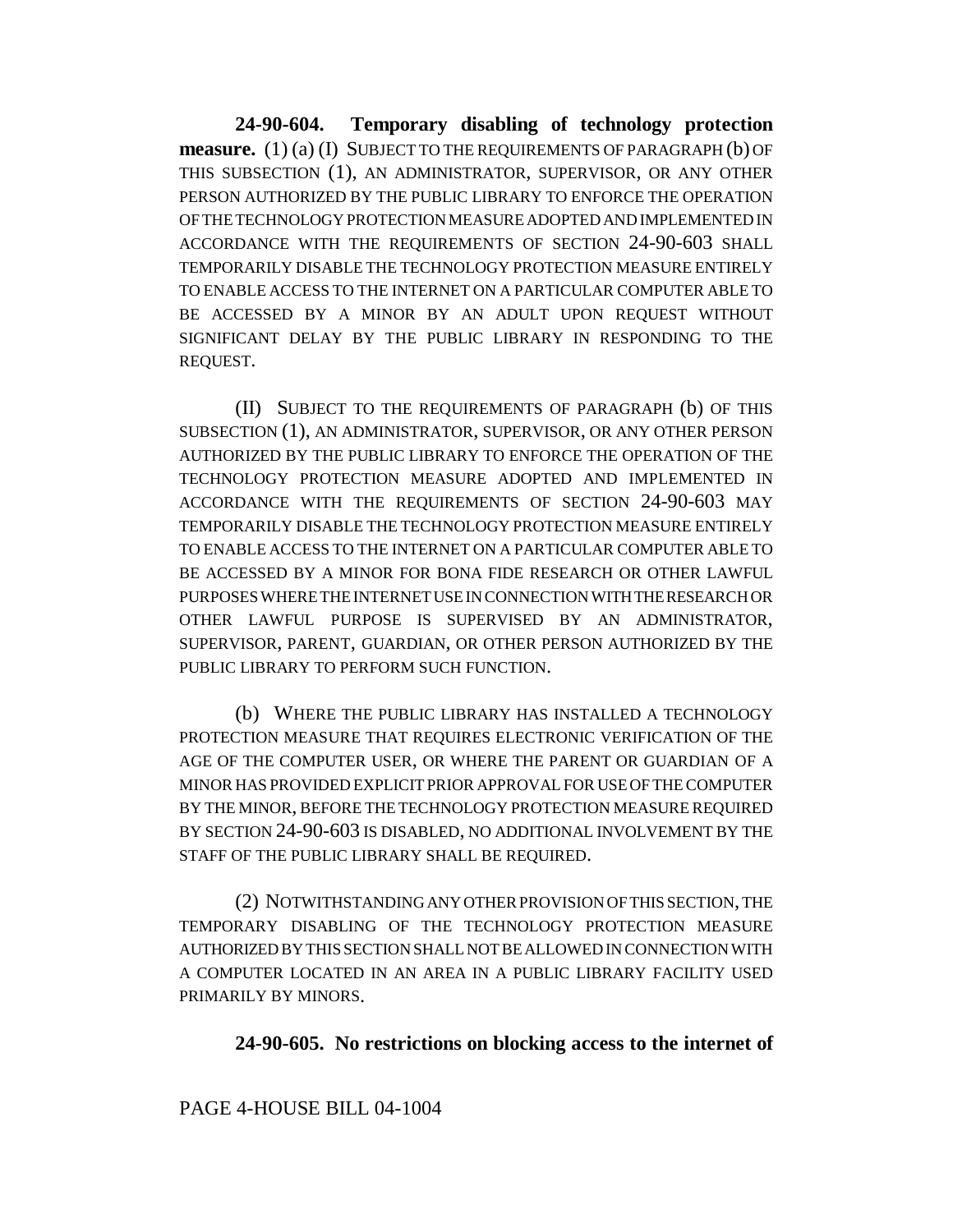**other material.** NOTHING IN THIS PART 6 SHALL BE CONSTRUED TO PROHIBIT A PUBLIC LIBRARY FROM LIMITING INTERNET ACCESS OR OTHERWISE PROTECTING AGAINST MATERIALS OTHER THAN THOSE THAT ARE OBSCENE, CHILD PORNOGRAPHY, OR HARMFUL TO MINORS.

**24-90-606. No requirement of additional action for public libraries already in compliance - no additional action in special circumstances.** (1) NOTHING IN THIS PART 6 SHALL BE CONSTRUED TO REQUIRE ANY ADDITIONAL ACTION ON THE PART OF ANY PUBLIC LIBRARY THAT IS ALREADY IN COMPLIANCE WITH THE REQUIREMENTS OF THIS PART 6 AS OF JULY 1, 2004.

(2) NOTHING IN THIS PART 6 SHALL BE CONSTRUED TO REQUIRE ANY ADDITIONAL ACTION ON THE PART OF ANY PUBLIC LIBRARY IN CIRCUMSTANCES WHERE:

(a) NO MONEYS EXIST IN THE BUDGET FOR SUCH LIBRARY FOR THE PURCHASE OF A TECHNOLOGY PROTECTION MEASURE THAT SATISFIES THE REQUIREMENTS OF THIS PART 6; AND

(b) AFTER A GOOD FAITH EFFORT, THE LIBRARY IS UNABLE TO ACQUIRE A TECHNOLOGY PROTECTION MEASURE FREE OF CHARGE THAT SATISFIES THE REQUIREMENTS OF THIS PART 6.

**SECTION 2. Effective date.** This act shall take effect July 1, 2004.